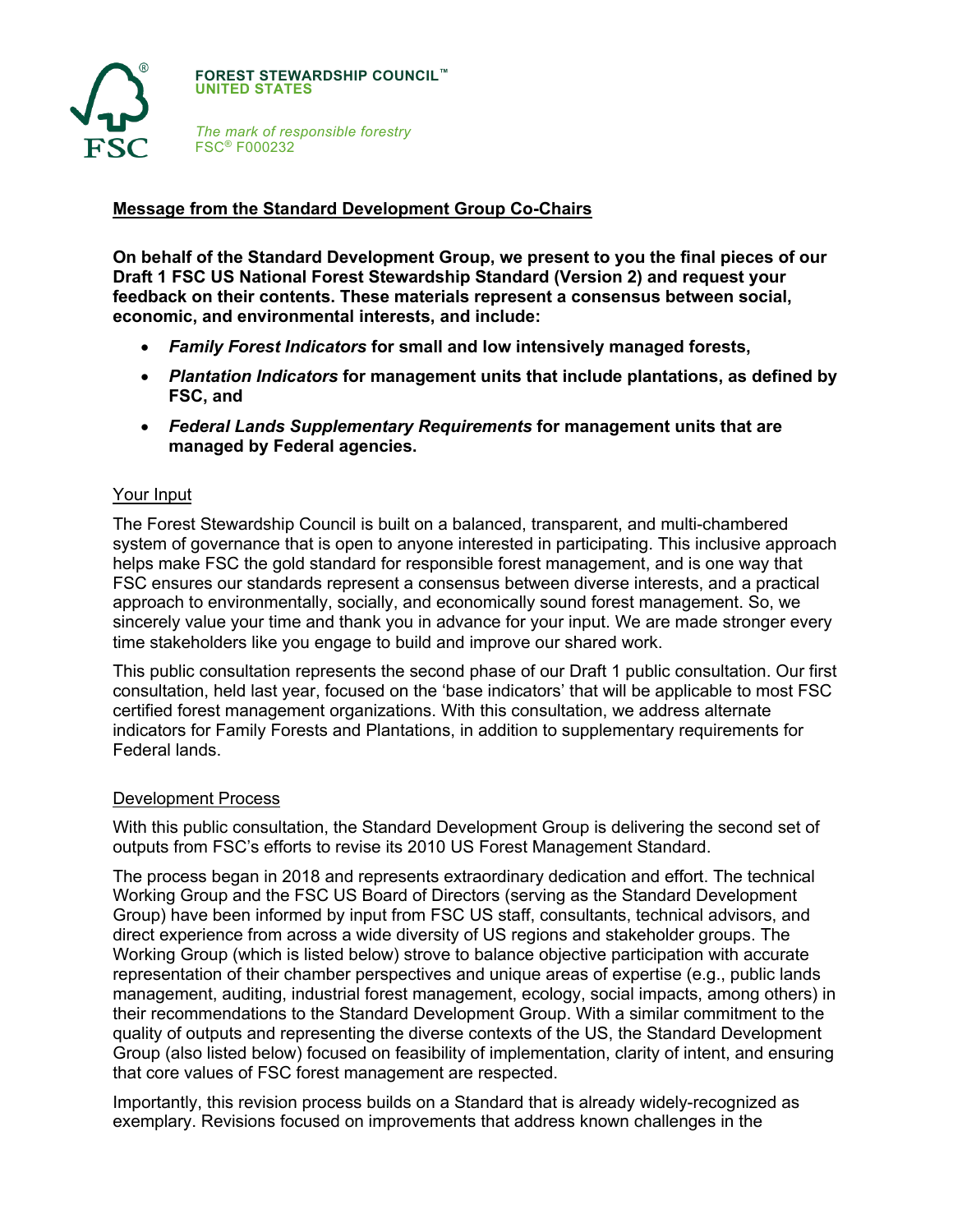Standard, including indicators that have been difficult for certified organizations to interpret and for Certification Bodies to audit, or that did not produce the outcomes intended. The Working Group used existing indicators when possible to maintain consistency for certified organizations, while trying to simplify and streamline the Standard's language.

We believe that FSC certification motivates positive economic, environmental, and social outcomes for the businesses, communities, individuals, and forests involved. We know that diverse forest ownerships including family forests, plantations and federal lands, are all central to achieving our mission and vision. We recognize that this opportunity is lost if the barriers to certification – real and perceived – are insurmountable. Therefore, a key objective in developing these draft materials has been to ensure that FSC-certification remains feasible for all forestlands and ownership types. The goal of these draft materials is to effectively address special contexts and the relative level of risk to important values from forest management activities that occur within these contexts.

We are looking forward to hearing from you. Further improvements to our FSC US National Forest Stewardship Standard (Version 2) depend on your comments. Thank you!

*–Brent Davies & Paul Vanderford, Co-Chairs, FSC US Standard Development Group*

### **How to participate in the consultation**

Individuals who are interested in participating in this second phase of the public consultation on Draft 1 of the revised FSC US National Forest Stewardship Standard are encouraged t[o visit the](https://www.engage.us.fsc.org)  [web pages dedicated to the consultation.](https://www.engage.us.fsc.org) Within these web pages, participants will find the draft materials, plus additional resources, learn about opportunities to participate in webinars, and how to submit comments on the draft materials. Stakeholders are invited to respond to the consultation on all three topics (i.e., Family Forest Indicators, Plantation Indicators, and Federal Lands Supplementary Requirements), or only the topic(s) of interest to you.

For each topic, the consultation begins with broad overview questions, but then also includes targeted questions on issues for which the Standard Development Group is specifically looking for feedback. Finally, for each topic, the consultation provides an opportunity to share indicatoror supplementary requirement-specific comments. It is not essential to respond to all questions, and if your time is limited, we encourage you to prioritize those topics and questions where you believe your knowledge and experience best positions you to assist the Standard Development Group.

Regardless of the time that you are able to dedicate to this consultation, we greatly appreciate your input. Our goal is to deliver a standard that is both best-in-class and achievable. To help accomplish this goal, we will need clear, actionable input from an informed and diverse set of stakeholders during this consultation. Your participation makes this possible. Thank you!

### *Any comments that a participant wishes to be formally recognized must be submitted via the FSC Consultations Platform by Monday, June 14, 2021.*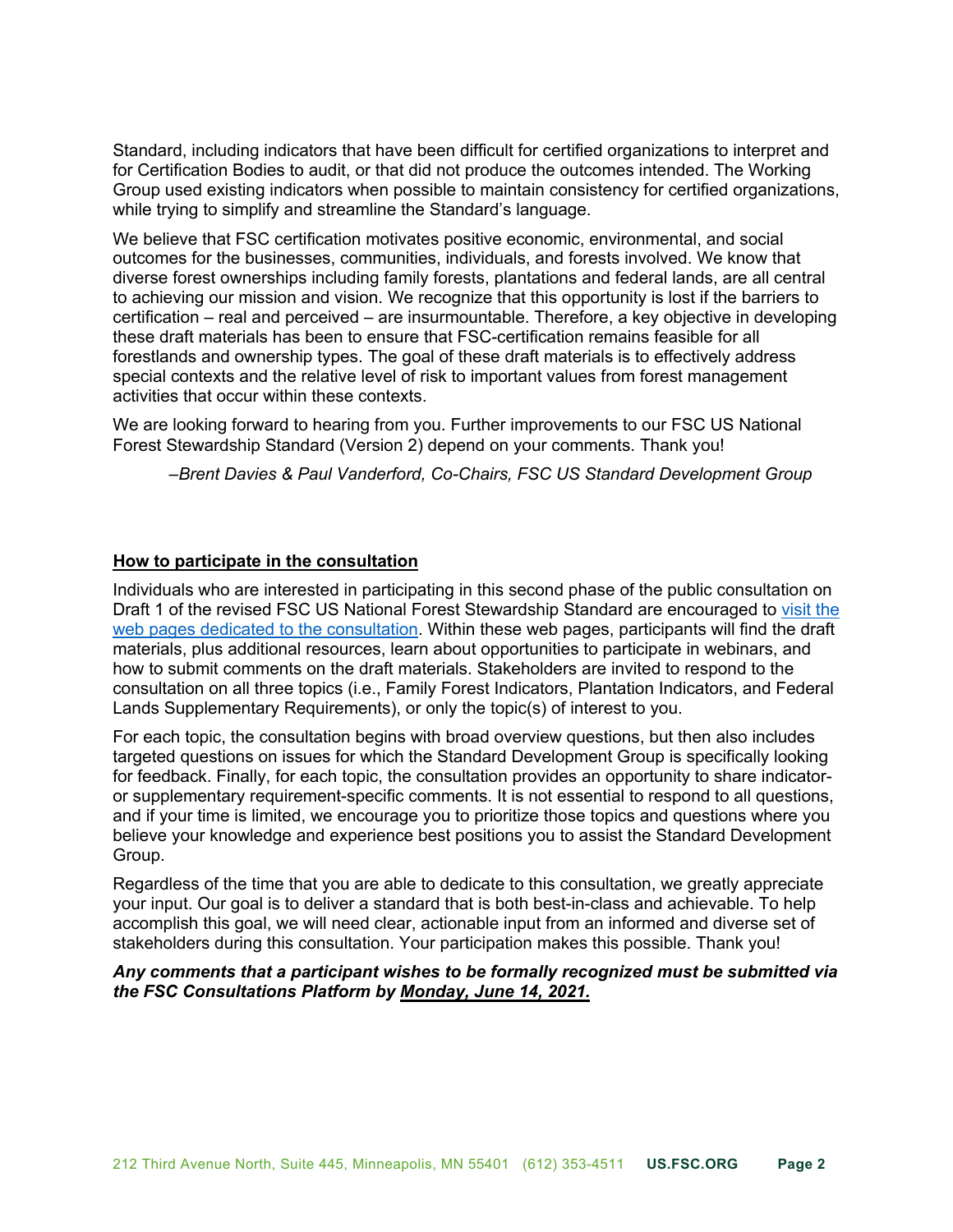## **Summary of process**

In April 2017, the FSC US Board of Directors agreed to take on the role of Standard Development Group for the revision of the FSC US Forest Management Standard. FSC US staff began to organize and plan for the process before deciding to delay the effort for one year to focus on the FSC US Controlled Wood National Risk Assessment development process. In early 2018, a Working Group of technical advisors was appointed by the Standard Development Group and the real work began.

From 2018, through early 2020, the Working Group focused on the base indicators of the standard, the indicators that are applicable to most FSC-certified forest management organizations. Upon receipt of the Working Group's recommended set of indicators, guidance annexes and defined terms, the Standard Development Group began a thorough review of the materials. On August 31, 2020, the Standard Development Group approved Draft 1 of the base indicators and associated annexes for public consultation, and the Draft 1 Phase 1 consultation was held October to December 2020.

After making their recommendations on the base indicators, the Working Group turned to the alternate indicators for plantations, family forests, and the supplementary requirements for Federal Lands. These alternate and supplementary requirements were developed with the consulted Draft 1 base indicators as their foundation. The Phase 2 materials were recommended to the Standard Development Group as they were completed by the Working Group, with the final set shared in December 2020. At this point, the Working Group's active role in the overall revision process came to an end. The Standard Development Group completed similarly thorough reviews of these materials, as they had for the base indicators materials.

On March 26, 2021, the Standard Development Group approved Draft 1 of the Family Forest Indicators, Plantation Indicators and Federal Lands Supplementary Requirements for the Draft 1 Phase 2 public consultation.

#### Technical Working Group Members:

- Karen Brenner, Independent Consultant
- Steve Grado, Mississippi State University
- John Gunn, University of New Hampshire, SIG-NAL
- Stuart Hale, The Nature Conservancy
- Daniel Hall, Guide Environmental
- Brian Kittler, American Forests
- Sean Ross, Lyme Timber Company
- Mickey Rachal, RoyOMartin
- Christopher Reeves, IKEA Purchasing Services (US) Inc. (2018-2019)
- Mark Heyde, State of Wisconsin Department of Natural Resources

# Standard Development Group Members\*:

- Tim Beyer, State of Minnesota Department of Natural Resources (Economic Chamber)
- Sarah Billig, Mendocino Redwood Company (Economic Chamber)
- Mike Houser, PotlatchDeltic Corporation (Economic Chamber)
- David Williams, Williams-Sonoma, Inc. (Economic Chamber)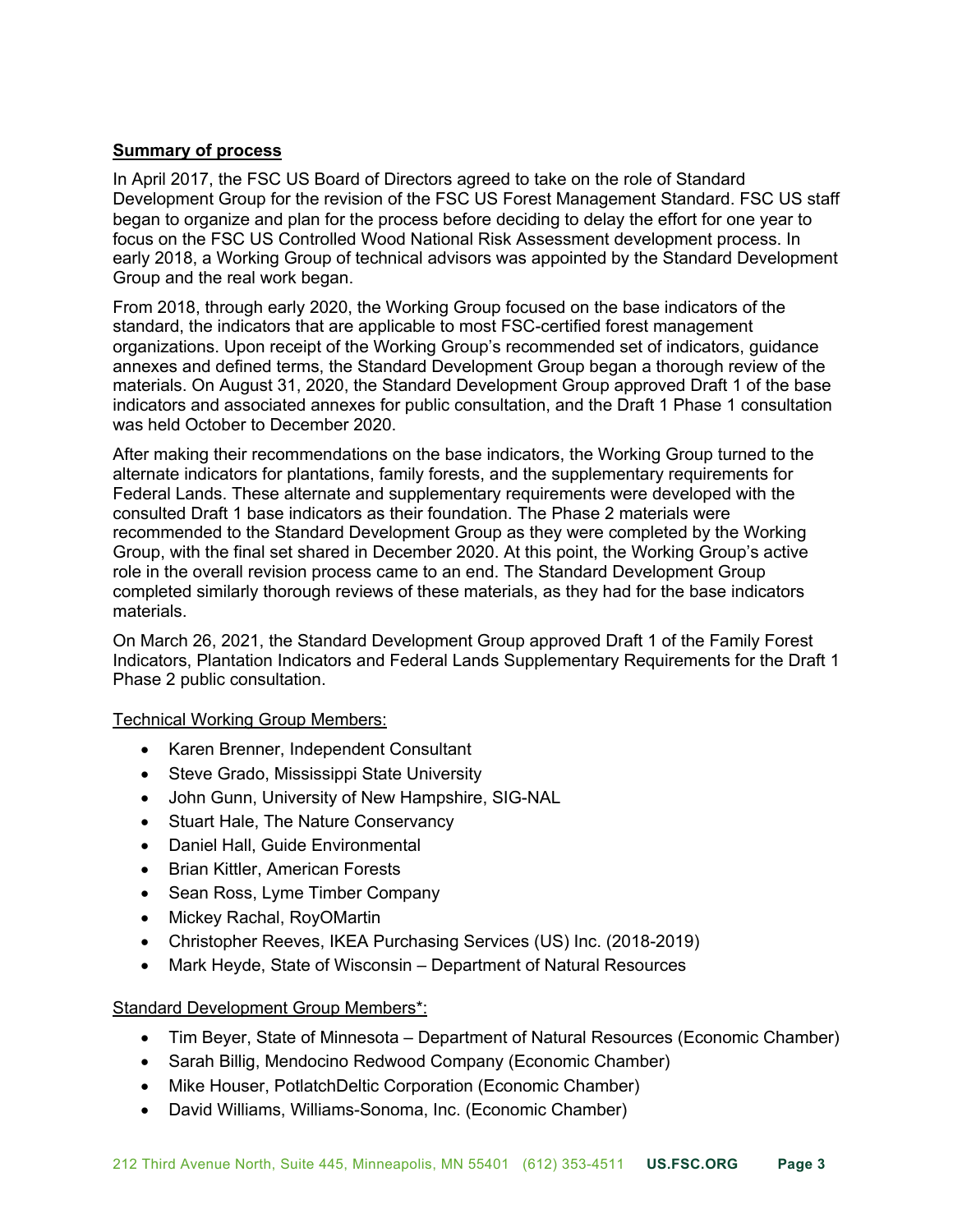- Brent Davies, Ecotrust (Environmental Chamber)
- Stuart Hale, The Nature Conservancy (Environmental Chamber)
- Tracy Stone-Manning, National Wildlife Federation (Environmental Chamber)
- Linda Walker, World Wildlife Fund US (Environmental Chamber)
- John Fenderson, Croatan Institute (Social Chamber)
- Shoana Humphries, Individual member (Social Chamber)
- Paul Vanderford, Sustainable Northwest (Social Chamber)
- Ted Wright, Trust to Conserve Northeast Forestlands (Social Chamber)

*\* FSC US Board of Directors at the time of the March 26, 2021 approval for public consultation.*

# **Family Forest Indicators**

Globally, FSC refers to family forests as Small and Low Intensity Managed Forests (SLIMF). Non-public management units are eligible to use the Family Forest Indicators if they meet the size criteria (less than 2470 acres or 1,000 hectares) or the management intensity criteria (represents a very low level of harvest). Non-federal public lands may only achieve eligibility through the size criteria, and not through the management intensity criteria. Federal lands are proposed to be ineligible to use the Family Forest Indicators, regardless of size or management intensity. Approximately 4.5 Million acres of family forests are FSC-certified in the US, but there is huge potential for a great many more to become so.

To increase the potential for positive impact from FSC-certification on family forests, the revision focuses on increasing the feasibility for these kinds of lands to be certified, while still ensuring conformance with the FSC Principles and Criteria (when deemed possible for family forests). This meant streamlining the Family Forest Indicators (i.e., simplifying language and reducing prescriptiveness), improving how the risk to economic, social and environmental values from forest management on these lands is characterized, clarifying how the Family Forest Indicator framework is to be applied during audits (i.e., how is an auditor to handle "not applicable" and "low risk" indicators?), and ensuring that the framework would not at any point leave a family forest in a critical situation where they would be unable to conform with a requirement due to their size or level of management intensity.

There are a total of 102 base indicators proposed to have Family Forest Indicators, which represents a significant increase over the existing standard with 70. Similar to the existing standard, the revised draft includes Family Forest Indicators in all Principles. However, the proposed indicators are not spread evenly throughout the standard – Principle 9 (High Conservation Values) has only four Family Forest Indicators proposed, whereas Principle 7 (Management Planning) has twenty-six.

# **Plantation Indicators**

FSC defines plantations as forest areas established by planting or sowing with regular spacing and even ages, and lacking most of the principle characteristics and key elements of native forest ecosystems. However, not all planted stands are classified as plantation. FSC supports the responsible management of existing plantations, and the products derived from harvesting activities in these areas, as a strategy to complement conservation and the sustainable use of native forests.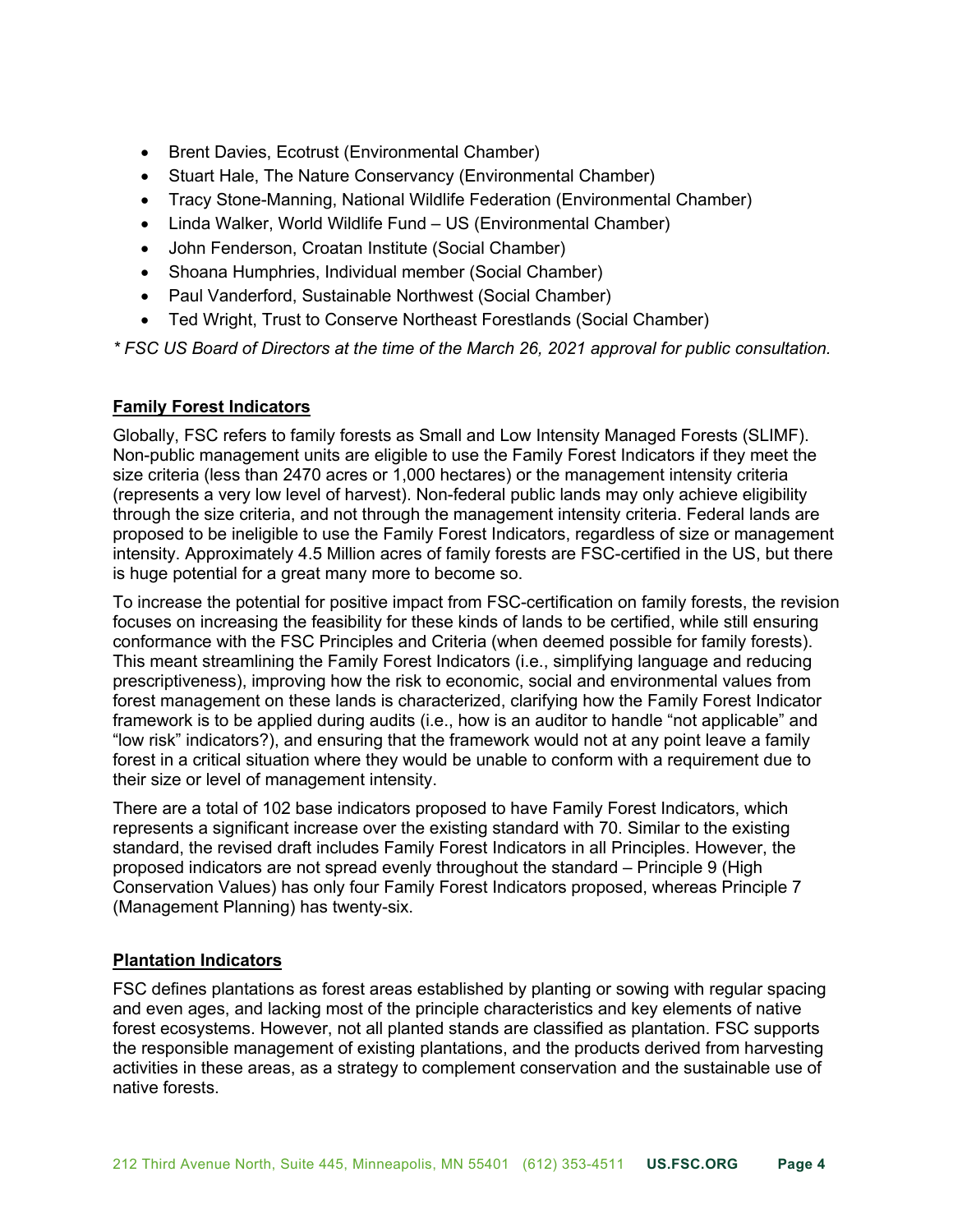While conformance requirements for plantations are not new to the US Standard, how these requirements are included will change. Previously, Principles 1-9 applied to all management units (including those with plantations), and Principle 10 applied only to management units with plantations. In the revised standard, all ten Principles will apply to all management units. Conformance requirements specifically for management units with plantations are now included as alternate indicators in Principle 6 (Environmental Values and Impacts) and Principle 10 (Implementation of Management Activities).

In the United States, there are currently only three certificate holders with FSC-certified plantations covering approximately 335,000 acres. The vast majority of this area is owned by a single certificate holder. The Standard Development Group believes that there would be on-theground environmental and social benefits resulting from additional certification of plantations in the US.

In developing the proposed Draft 1 Plantation Indicators, the Standard Development Group considered the increased risk to environmental and social values linked to the increased intensity of management activities in plantations, the existing Principle 10 indicators, changes already proposed in the base indicators, and perceived barriers to FSC certification for plantations in the US. The most prominent identified barrier is a requirement in the existing standard for up to 25% of the management unit (scaled to the size of the management unit) to be maintained in or restored to a semi-natural or natural state if the management unit includes any plantations. The revised Plantation Indicators define a consistent expectation (15%) for the percentage of the management unit to be maintained in or restored to a semi-natural or natural state, regardless of management unit size. The Standard Development Group also added an exception to this requirement for management units where less than 5% of the management unit is classified as plantation.

# **Federal Lands Supplementary Requirements**

Federal lands, particularly National Forests, are intended to reflect the values and interests of all Americans. These lands are held to higher standards, requiring managers to balance a wide array of values. Supplementary Requirements for USDA Forest Service lands were first incorporated into the existing US standard in 2019. Supplementary Requirements for lands managed by the Department of Defense and the Department of Energy were developed and approved by FSC US Board of Directors in 2004 and have been in use until very recently. The FSC US Federal Lands Policy requires similar considerations for any other Federal agency that wishes to consider FSC certification for lands that they manage.

As part of this revision, the Standard Development Group fully reconsidered the existing Supplementary Requirements, including changes needed to address the transfer to a revised set of Principles and Criteria (i.e., from Version 4 to Version 5), how to align the existing Supplementary Requirements for different Federal agencies, and consideration of opportunities for strengthening the Supplementary Requirements identified by stakeholders.

The Draft 1 materials include supplementary requirements and/or supplementary guidance, intent or applicability language for Federal lands in all ten Principles. However, the requirements predominantly occur in Principle 6 (Environmental Values and Impact). Most of these requirements are "add-ons" to the base indicators; that is they represent supplementary requirements with which certified Federal lands would need to conform, in addition to the requirements of the base indicators. The Standard Development Group believes that the supplementary requirements and additional language proposed in this Draft 1 are adequate to address the unique conditions and critical roles of lands managed by any Federal agency, and